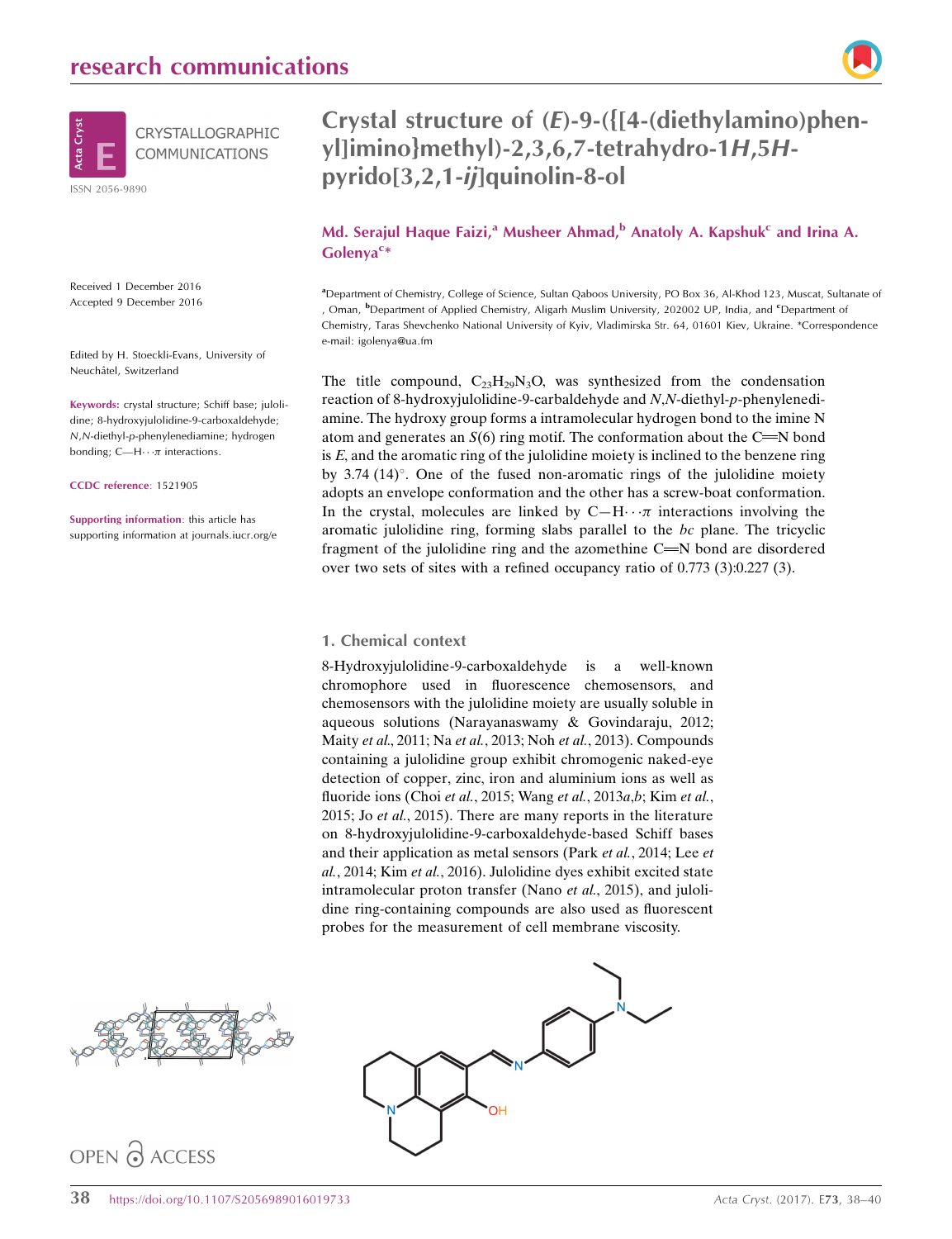

Figure 1

The molecular structure of the title compound, showing the atom labelling. Displacement ellipsoids are drawn at the 40% probability level. The intramolecular  $O-H\cdots N$  hydrogen bond is shown as a dashed line (see Table 1). The minor component of the disordered fragment has been omitted for clarity.

The present work is a part of an ongoing structural study of Schiff bases and their utilization in the synthesis of new organic and polynuclear coordination compounds (Faizi & Sen, 2014; Faizi et al., 2015, 2016a,b). We report herein on the synthesis and crystal structure of a new julolidine derivative.

#### 2. Structural commentary

The molecular structure of the title compound is illustrated in Fig. 1. The conformation about the azomethine  $N2 = C11$  bond [1.285 (3)  $A^{\circ}$ ] is E, and the C14 - N2 - C12 - C13 torsion angle is 177.86  $(5)$ °. The molecule is non-planar, with the dihedral angle between benzene ring (C1–C6) and the aromatic ring (C12–C17) of the julolidine moiety being  $3.74$  (14)°.

Depending on the tautomers, two types of intramolecular hydrogen bonds are observed in Schiff bases: O-H···N in phenol-imine and  $N-H\cdots$ O in keto-amine tautomers. The present analysis shows that the title compound exists in the phenol–imine form (Fig. 1). It exhibits an intramolecular O— H---N hydrogen bond, which generates an S(6) ring motif (Fig. 1 and Table 1). This intramolecular  $O-H \cdots N$  hydrogen bond has been detected previously in julolidine derivatives (Barbero *et al.*, 2012). The C13–O1 [1.344 (2)  $\AA$ ] bond length

Table 1 Hydrogen-bond geometry  $(\AA, \degree)$ .

Cg1 is the centroid of the C12–C17 ring.

| $D - H \cdots A$                                                | $D-H$        | $H\cdots A$  | $D\cdots A$          | $D$ -H $\cdots$ A |
|-----------------------------------------------------------------|--------------|--------------|----------------------|-------------------|
| $O1 - H1 \cdots N2$                                             | 0.82         | 1.83         | 2.557(4)             | 147               |
| $C7 - H7A \cdots Cg1$ <sup>i</sup><br>$C20-H20B\cdots Cg1^{ii}$ | 0.97<br>0.97 | 2.79<br>2.62 | 3.574(3)<br>3.521(3) | 138<br>154        |

Symmetry codes: (i)  $x, -y + \frac{3}{2}, z - \frac{1}{2}$ ; (ii)  $-x + 1, -y + 2, -z + 1$ .

is in agreement with the values reported for similar compounds,  $viz.$  5-diethylamino-2- $[(E)-(2.4-dimethoxvphen$ yl)iminomethyl]phenol and 8-{(E)-[(4-chlorophenyl)imino] methyl}-1,1,7,7-tetramethyl-1,2,3,5,6,7-hexahydropyrido[3,2,1  $ii$ ]quinolin-9-ol (Kantar et al., 2013). One of the fused nonaromatic rings of the julolidine moiety (N1/C14/C15/C18–C20) adopts an envelope conformation while the other (N1/C15/ C16/C21–C23) has a screw-boat conformation.

### 3. Supramolecular features

In the crystal, molecules are linked by  $C-H \cdots \pi$  interactions (Table 1), involving the aromatic julolidine ring, forming layers lying parallel to the bc plane, as illustrated in Fig. 2.

### 4. Database survey

There are very few examples of similar compounds in the literature and, to the best of our knowledge, the new fluorescent chemosensor for the selective detection of  $\text{Zn}^{2+}$  in aqueous solution, mentioned in the Chemical context section (Choi et al., 2015), has not been characterized crystallographically. A search of the Cambridge Structural Database (CSD, Version 5.37, update May 2016; Groom et al., 2016) gave 121 hits for the julolidine moiety. Of these, six have an OH group in position 8, and four also have a  $C = N$  group in position 1. Of the latter, one compound, viz. 9-{[(4-chlorophenyl)imino]methyl}-1,1,7,7-tetramethyl-2,3,6,7-tetrahydro-1H,5H-pyrido[3,2,1-ij]quinolin-8-ol (CSD refcode: IGALUZ;



Figure 2

A view along the b axis of the crystal packing of the title compound. The  $C-H \cdot \pi$  interactions are shown as dashed lines (see Table 1) and the minor component of the disordered fragment has been omitted for clarity.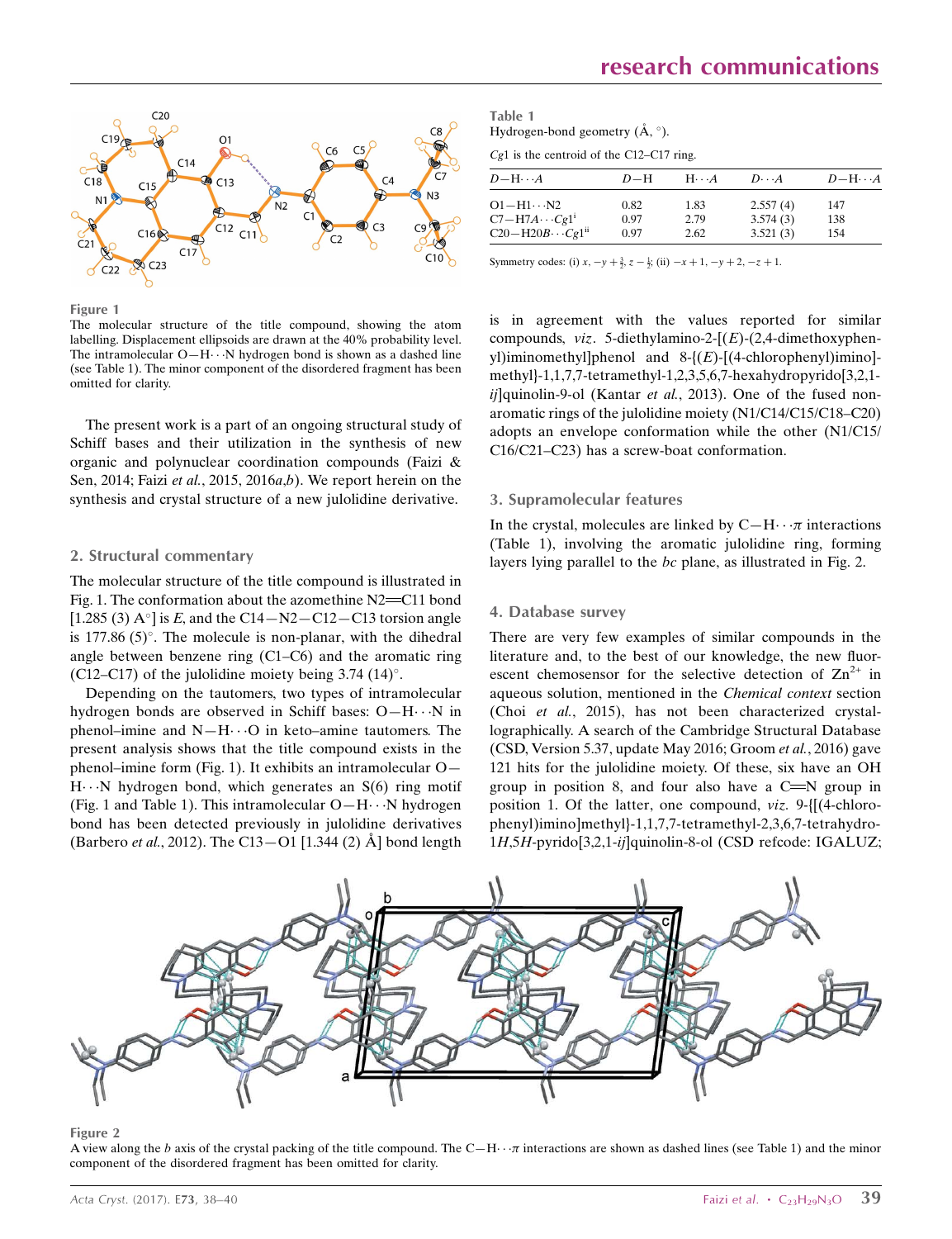Kantar et al., 2013), resembles the title compound and also exists in the phenol–imine form with an intramolecular O— H···N hydrogen bond.

### 5. Synthesis and crystallization

An ethanolic solution of 8-hydroxyjulolidine-9-carboxaldehyde (100 mg, 0.46 mmol) was added to  $N$ , $N$ -diethyl- $p$ phenylenediamine (75 mg, 0.46 mmol) in absolute ethanol (3 ml). Two drops of HCl were added to the reaction solution and it was stirred for 30 min at room temperature. The resulting yellow precipitate was recovered by filtration, washed several times with a small portions of ice EtOH and then with diethyl ether to give 130 mg (78%) of the title compound. Colourless block-like crystals, suitable for X-ray diffraction analysis, were obtained within three days by slow evaporation of a solution in methanol.

#### 6. Refinement

Crystal data, data collection and structure refinement details are summarized in Table 2. All the H atoms were located from difference Fourier maps but in the final cycles of refinement they were included in calculated positions and treated as riding atoms:  $O-H = 0.84 \text{ Å}$ ,  $C-H = 0.93{\text{--}}0.98 \text{ Å}$  with  $U_{\text{iso}}(H) = 1.5U_{\text{eq}}(O, C\text{-methyl})$  and  $1.2U_{\text{eq}}(C)$  for other H atoms. The tricyclic fragment of the julolidine ring and the azomethine C=N bond are disordered over two sets of sites with a refined occupancy ratio of 0.773 (3):0.227 (3). The nonhydrogen atoms of the major fraction were refined anisotropically while those of the minor fraction were refined isotropically, and one disordered atom, C21A, is probably further disordered, but this was not corrected for. The bond lengths  $C1-N2$  and  $C1-N2A$  were refined with distance restraints of 1.40  $(2)$   $\AA$ .

### Acknowledgements

The authors are grateful to the National Taras Shevchenko University, Kyiv, Ukraine, for financial support, and to Dr Igor Fritsky and Dr Graham Smith for valuable discussions.

### References

- [Barbero, N., Barolo, C., Marabello, D., Buscaino, R., Gervasio, G. &](https://scripts.iucr.org/cgi-bin/cr.cgi?rm=pdfbb&cnor=su5338&bbid=BB1) [Viscardi, G. \(2012\).](https://scripts.iucr.org/cgi-bin/cr.cgi?rm=pdfbb&cnor=su5338&bbid=BB1) Dyes Pigments, 92, 1177–1183.
- Bruker (2005). SMART, SAINT and SADABS[. Bruker AXS Inc.,](https://scripts.iucr.org/cgi-bin/cr.cgi?rm=pdfbb&cnor=su5338&bbid=BB2) [Madison, Wisconsin, USA.](https://scripts.iucr.org/cgi-bin/cr.cgi?rm=pdfbb&cnor=su5338&bbid=BB2)
- [Choi, Y. W., Lee, J. J., You, G. R., Lee, S. Y. & Kim, C. \(2015\).](https://scripts.iucr.org/cgi-bin/cr.cgi?rm=pdfbb&cnor=su5338&bbid=BB3) RSC Adv. 5[, 86463–86472.](https://scripts.iucr.org/cgi-bin/cr.cgi?rm=pdfbb&cnor=su5338&bbid=BB3)
- [Faizi, M. S. H., Ali, A. & Potaskalov, V. A. \(2016](https://scripts.iucr.org/cgi-bin/cr.cgi?rm=pdfbb&cnor=su5338&bbid=BB4)b). Acta Cryst. E72, [1366–1369.](https://scripts.iucr.org/cgi-bin/cr.cgi?rm=pdfbb&cnor=su5338&bbid=BB4)
- [Faizi, M. S. H., Gupta, S., Mohan, V. K., Jain, K. V. & Sen, P. \(2016](https://scripts.iucr.org/cgi-bin/cr.cgi?rm=pdfbb&cnor=su5338&bbid=BB5)a). [Sens. Actuators B Chem.](https://scripts.iucr.org/cgi-bin/cr.cgi?rm=pdfbb&cnor=su5338&bbid=BB5) 222, 15-20.
- [Faizi, M. S. H., Iskenderov, T. S. & Sharkina, N. O. \(2015\).](https://scripts.iucr.org/cgi-bin/cr.cgi?rm=pdfbb&cnor=su5338&bbid=BB6) Acta Cryst. E71[, 28–30.](https://scripts.iucr.org/cgi-bin/cr.cgi?rm=pdfbb&cnor=su5338&bbid=BB6)
- [Faizi, M. S. H. & Sen, P. \(2014\).](https://scripts.iucr.org/cgi-bin/cr.cgi?rm=pdfbb&cnor=su5338&bbid=BB7) Acta Cryst. E70, m206–m207.
- [Farrugia, L. J. \(2012\).](https://scripts.iucr.org/cgi-bin/cr.cgi?rm=pdfbb&cnor=su5338&bbid=BB8) J. Appl. Cryst. 45, 849–854.
- [Groom, C. R., Bruno, I. J., Lightfoot, M. P. & Ward, S. C. \(2016\).](https://scripts.iucr.org/cgi-bin/cr.cgi?rm=pdfbb&cnor=su5338&bbid=BB9) Acta Cryst. B72[, 171–179.](https://scripts.iucr.org/cgi-bin/cr.cgi?rm=pdfbb&cnor=su5338&bbid=BB9)

| Table 2 |                       |
|---------|-----------------------|
|         | Experimental details. |

| Crystal data                                                                |                                       |
|-----------------------------------------------------------------------------|---------------------------------------|
| Chemical formula                                                            | $C_{23}H_{29}N_3O$                    |
| $M_{r}$                                                                     | 363.49                                |
| Crystal system, space group                                                 | Monoclinic, $P21/c$                   |
| Temperature $(K)$                                                           | 293                                   |
| a, b, c (A)                                                                 | $11.565$ (2), 8.0504 (16), 20.665 (4) |
|                                                                             | 97.68(3)                              |
| $\begin{array}{c} \beta \ (\hat{\ }) \\ V \ (\hat{A}^3) \end{array}$        | 1906.7(7)                             |
| Z                                                                           | $\overline{4}$                        |
| Radiation type                                                              | Mo $K\alpha$                          |
| $\mu$ (mm <sup>-1</sup> )                                                   | 0.08                                  |
| Crystal size (mm)                                                           | $0.18 \times 0.14 \times 0.11$        |
| Data collection                                                             |                                       |
| Diffractometer                                                              | <b>Bruker APEXII CCD</b>              |
| Absorption correction                                                       | Multi-scan (SADABS; Bruker,<br>2005)  |
| $T_{\min}$ , $T_{\max}$                                                     | 0.894, 0.943                          |
| No. of measured, independent and<br>observed $[I > 2\sigma(I)]$ reflections | 15990, 3900, 2582                     |
| $R_{\rm int}$                                                               | 0.077                                 |
| $(\sin \theta/\lambda)_{\text{max}} (\text{\AA}^{-1})$                      | 0.625                                 |
| Refinement                                                                  |                                       |
| $R[F^2 > 2\sigma(F^2)], wR(F^2), S$                                         | 0.064, 0.150, 1.06                    |
| No. of reflections                                                          | 3900                                  |
| No. of parameters                                                           | 286                                   |
| No. of restraints                                                           | 2                                     |
| H-atom treatment                                                            | H-atom parameters constrained         |
| $\Delta\rho_{\text{max}}$ , $\Delta\rho_{\text{min}}$ (e Å <sup>-3</sup> )  | $0.33, -0.25$                         |

Computer programs: APEX2 and SAINT (Bruker, 2005), SHELXS97 (Sheldrick, 2008), SHELXL2014 (Sheldrick, 2015), ORTEP-3 for Windows (Farrugia, 2012), Mercury (Macrae et al., 2008) and PLATON (Spek, 2009).

- [Jo, T. G., Na, Y. J., Lee, J. J., Lee, M. M., Lee, S. Y. & Kim, C. \(2015\).](https://scripts.iucr.org/cgi-bin/cr.cgi?rm=pdfbb&cnor=su5338&bbid=BB10) [New J. Chem.](https://scripts.iucr.org/cgi-bin/cr.cgi?rm=pdfbb&cnor=su5338&bbid=BB10) 39, 2580–2587.
- Kantar, E. N., Köysal, Y., Akdemir, N., Ağar, A. A. & Soylu, M. S. (2013). [Acta Cryst.](https://scripts.iucr.org/cgi-bin/cr.cgi?rm=pdfbb&cnor=su5338&bbid=BB11) E69, o883.
- [Kim, Y. S., Lee, J. J., Choi, Y. W., You, G. R., Nguyen, L., Noh, I. &](https://scripts.iucr.org/cgi-bin/cr.cgi?rm=pdfbb&cnor=su5338&bbid=BB12) [Kim, C. \(2016\).](https://scripts.iucr.org/cgi-bin/cr.cgi?rm=pdfbb&cnor=su5338&bbid=BB12) Dyes Pigments, 129, 43–53.
- [Kim, Y. S., Park, G. J., Lee, J. J., Lee, S. Y., Lee, S. Y. & Kim, C. \(2015\).](https://scripts.iucr.org/cgi-bin/cr.cgi?rm=pdfbb&cnor=su5338&bbid=BB13) RSC Adv. 5[, 11229–11239.](https://scripts.iucr.org/cgi-bin/cr.cgi?rm=pdfbb&cnor=su5338&bbid=BB13)
- [Lee, S. A., You, G. R., Choi, Y. W., Jo, H. Y., Kim, A. R., Noh, I., Kim,](https://scripts.iucr.org/cgi-bin/cr.cgi?rm=pdfbb&cnor=su5338&bbid=BB14) [S.-J., Kim, Y. & Kim, C. \(2014\).](https://scripts.iucr.org/cgi-bin/cr.cgi?rm=pdfbb&cnor=su5338&bbid=BB14) Dalton Trans. 43, 6650–6659.
- [Macrae, C. F., Bruno, I. J., Chisholm, J. A., Edgington, P. R., McCabe,](https://scripts.iucr.org/cgi-bin/cr.cgi?rm=pdfbb&cnor=su5338&bbid=BB15) [P., Pidcock, E., Rodriguez-Monge, L., Taylor, R., van de Streek, J. &](https://scripts.iucr.org/cgi-bin/cr.cgi?rm=pdfbb&cnor=su5338&bbid=BB15) [Wood, P. A. \(2008\).](https://scripts.iucr.org/cgi-bin/cr.cgi?rm=pdfbb&cnor=su5338&bbid=BB15) J. Appl. Cryst. 41, 466–470.
- [Maity, D., Manna, A. K., Karthigeyan, D., Kundu, T. K., Pati, S. K. &](https://scripts.iucr.org/cgi-bin/cr.cgi?rm=pdfbb&cnor=su5338&bbid=BB16) [Govindaraju, T. \(2011\).](https://scripts.iucr.org/cgi-bin/cr.cgi?rm=pdfbb&cnor=su5338&bbid=BB16) Chem. Eur. J. 17, 11152–11161.
- [Na, Y. J., Hwang, I. H., Jo, H. Y., Lee, S. A., Park, G. J. & Kim, C.](https://scripts.iucr.org/cgi-bin/cr.cgi?rm=pdfbb&cnor=su5338&bbid=BB17) (2013). [Inorg. Chem. Commun.](https://scripts.iucr.org/cgi-bin/cr.cgi?rm=pdfbb&cnor=su5338&bbid=BB17) 35, 342–345.
- [Nano, A., Gullo, M. P., Ventura, B., Armaroli, N., Barbieri, A. &](https://scripts.iucr.org/cgi-bin/cr.cgi?rm=pdfbb&cnor=su5338&bbid=BB18) [Ziessel, R. \(2015\).](https://scripts.iucr.org/cgi-bin/cr.cgi?rm=pdfbb&cnor=su5338&bbid=BB18) Chem. Commun. 51, 3351–3354.
- [Narayanaswamy, N. & Govindaraju, T. \(2012\).](https://scripts.iucr.org/cgi-bin/cr.cgi?rm=pdfbb&cnor=su5338&bbid=BB19) Sens. Actuators B Chem. 161[, 304–310.](https://scripts.iucr.org/cgi-bin/cr.cgi?rm=pdfbb&cnor=su5338&bbid=BB19)
- [Noh, J. Y., Kim, S., Hwang, I. H., Lee, G. Y., Kang, J., Kim, S. H., Min,](https://scripts.iucr.org/cgi-bin/cr.cgi?rm=pdfbb&cnor=su5338&bbid=BB20) [J., Park, S., Kim, C. & Kim, J. \(2013\).](https://scripts.iucr.org/cgi-bin/cr.cgi?rm=pdfbb&cnor=su5338&bbid=BB20) Dyes Pigments, 99, 1016–1021.
- [Park, G. J., Park, D. Y., Park, K.-M., Kim, Y., Kim, S.-J., Chang, P.-S. &](https://scripts.iucr.org/cgi-bin/cr.cgi?rm=pdfbb&cnor=su5338&bbid=BB21) [Kim, C. \(2014\).](https://scripts.iucr.org/cgi-bin/cr.cgi?rm=pdfbb&cnor=su5338&bbid=BB21) Tetrahedron, 70, 7429–7438.
- [Sheldrick, G. M. \(2008\).](https://scripts.iucr.org/cgi-bin/cr.cgi?rm=pdfbb&cnor=su5338&bbid=BB22) Acta Cryst. A64, 112–122.
- [Sheldrick, G. M. \(2015\).](https://scripts.iucr.org/cgi-bin/cr.cgi?rm=pdfbb&cnor=su5338&bbid=BB23) Acta Cryst. C71, 3–8.
- [Spek, A. L. \(2009\).](https://scripts.iucr.org/cgi-bin/cr.cgi?rm=pdfbb&cnor=su5338&bbid=BB24) Acta Cryst. D65, 148–155.
- [Wang, L., Li, H. & Cao, D. \(2013](https://scripts.iucr.org/cgi-bin/cr.cgi?rm=pdfbb&cnor=su5338&bbid=BB25)a). Sens. Actuators B Chem. 181, 749– [755.](https://scripts.iucr.org/cgi-bin/cr.cgi?rm=pdfbb&cnor=su5338&bbid=BB25)
- [Wang, M., Wang, J., Xue, W. & Wu, A. \(2013](https://scripts.iucr.org/cgi-bin/cr.cgi?rm=pdfbb&cnor=su5338&bbid=BB26)b). Dyes Pigments, 97, [475–480.](https://scripts.iucr.org/cgi-bin/cr.cgi?rm=pdfbb&cnor=su5338&bbid=BB26)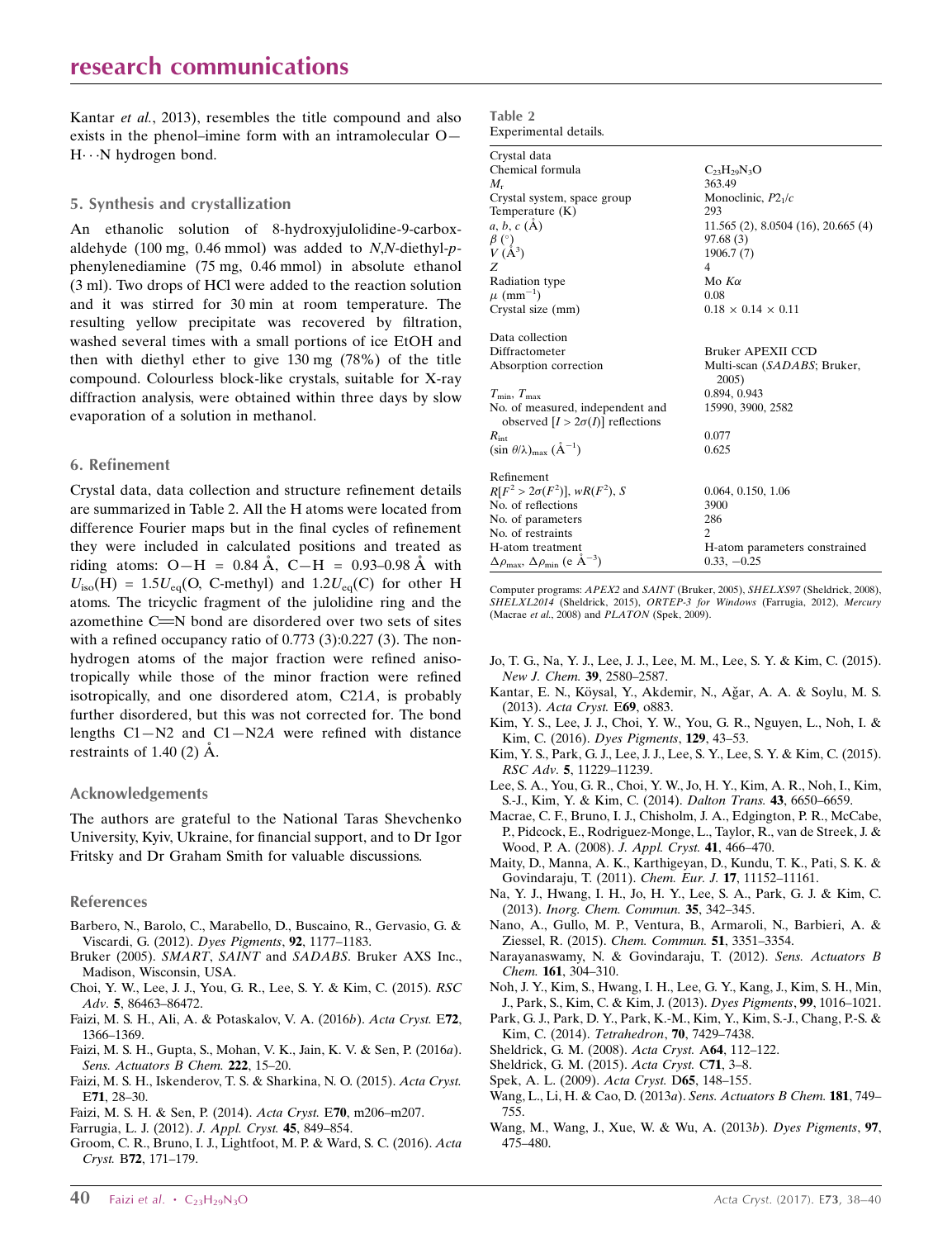## **supporting information**

## *Acta Cryst.* (2017). E**73**, 38-40 [https://doi.org/10.1107/S2056989016019733]

**Crystal structure of (***E***)-9-({[4-(diethylamino)phenyl]imino}methyl)-2,3,6,7-tetrahydro-1***H***,5***H***-pyrido[3,2,1-***ij***]quinolin-8-ol**

## **Md. Serajul Haque Faizi, Musheer Ahmad, Anatoly A. Kapshuk and Irina A. Golenya**

### **Computing details**

Data collection: *APEX2* (Bruker, 2005); cell refinement: *SAINT* (Bruker, 2005); data reduction: *SAINT* (Bruker, 2005); program(s) used to solve structure: *SHELXS97* (Sheldrick, 2008); program(s) used to refine structure: *SHELXL2014* (Sheldrick, 2015); molecular graphics: *ORTEP*-*3 for Windows* (Farrugia, 2012) and *Mercury* (Macrae *et al.*, 2008); software used to prepare material for publication: *SHELXL2014* (Sheldrick, 2015) and *PLATON* (Spek, 2009).

**(***E***)-9-({[4-(Diethylamino)phenyl]imino}methyl)-2,3,6,7-tetrahydro-1***H***,5***H***-pyrido[3,2,1-***ij***]quinolin-8-ol** 

*Crystal data*

 $C_{23}H_{29}N_3O$  $M_r = 363.49$ Monoclinic, *P*21/*c*  $a = 11.565$  (2) Å  $b = 8.0504(16)$  Å  $c = 20.665$  (4) Å  $\beta$  = 97.68 (3)<sup>°</sup>  $V = 1906.7$  (7) Å<sup>3</sup>  $Z = 4$ 

### *Data collection*

Bruker APEXII CCD diffractometer Radiation source: fine-focus sealed tube Horizontally mounted graphite crystal monochromator Detector resolution: 9 pixels mm-1 *φ* scans and *ω* scans with *κ* offset Absorption correction: multi-scan (SADABS; Bruker, 2005)

### *Refinement*

Refinement on *F*<sup>2</sup> Least-squares matrix: full *R*[ $F^2 > 2\sigma(F^2)$ ] = 0.064  $wR(F^2) = 0.150$  $S = 1.06$ 3900 reflections 286 parameters 2 restraints

 $F(000) = 784$  $D_x = 1.266$  Mg m<sup>-3</sup> Mo *Kα* radiation, *λ* = 0.71073 Å Cell parameters from 1274 reflections  $\theta$  = 2.8–25.3°  $\mu = 0.08$  mm<sup>-1</sup> *T* = 293 K Block, colourless  $0.18 \times 0.14 \times 0.11$  mm

 $T_{\text{min}} = 0.894, T_{\text{max}} = 0.943$ 15990 measured reflections 3900 independent reflections 2582 reflections with  $I > 2\sigma(I)$  $R_{\text{int}} = 0.077$  $\theta_{\text{max}} = 26.4^{\circ}, \theta_{\text{min}} = 2.7^{\circ}$  $h = -12 \rightarrow 14$  $k = -10 \rightarrow 10$ *l* = −25→25

Primary atom site location: structure-invariant direct methods Secondary atom site location: difference Fourier map Hydrogen site location: inferred from neighbouring sites H-atom parameters constrained  $w = 1/[\sigma^2 (F_o^2) + (0.0313P)^2 + 1.5846P]$ where  $P = (F_0^2 + 2F_c^2)/3$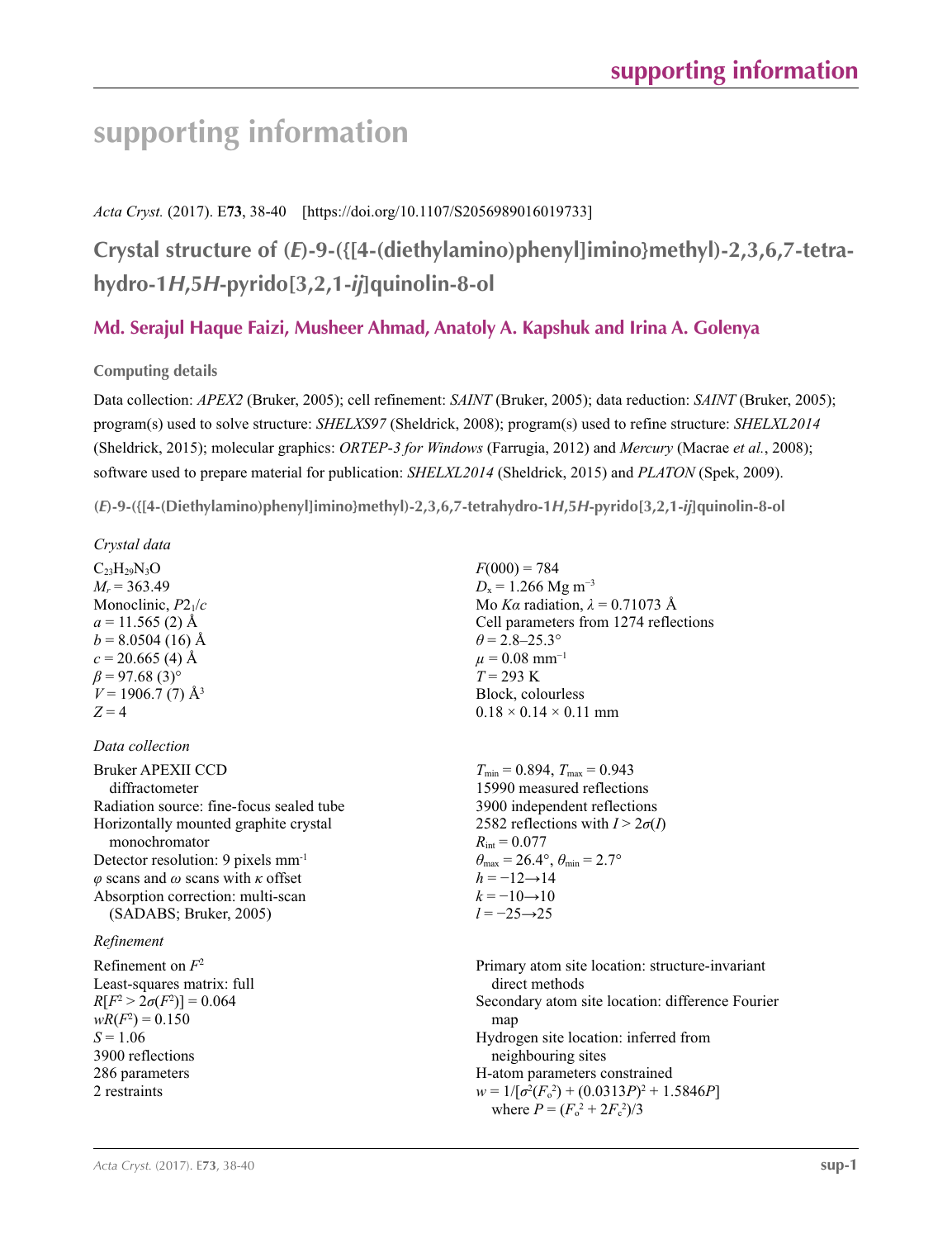| $(\Delta/\sigma)_{\text{max}}$ < 0.001           |
|--------------------------------------------------|
| $\Delta\rho_{\rm max} = 0.33$ e Å <sup>-3</sup>  |
| $\Delta\rho_{\rm min}$ = -0.25 e Å <sup>-3</sup> |

Extinction correction: SHELXL2014 (Sheldrick 2015), Fc\* =kFc[1+0.001xFc2 *λ*3 /sin(2*θ*)]-1/4 Extinction coefficient: 0.0087 (10)

### *Special details*

**Geometry**. All esds (except the esd in the dihedral angle between two l.s. planes) are estimated using the full covariance matrix. The cell esds are taken into account individually in the estimation of esds in distances, angles and torsion angles; correlations between esds in cell parameters are only used when they are defined by crystal symmetry. An approximate (isotropic) treatment of cell esds is used for estimating esds involving l.s. planes.

*Fractional atomic coordinates and isotropic or equivalent isotropic displacement parameters (Å<sup>2</sup>)* 

|                  | $\boldsymbol{x}$ | $\mathcal{Y}$ | $\boldsymbol{Z}$ | $U_{\rm iso}*/U_{\rm eq}$ | $Occ. (\leq 1)$ |
|------------------|------------------|---------------|------------------|---------------------------|-----------------|
| N <sub>3</sub>   | 0.95181(17)      | 0.9756(2)     | 0.12926(9)       | 0.0289(5)                 |                 |
| C1               | 0.8227(2)        | 0.9508(3)     | 0.31028(11)      | 0.0267(6)                 |                 |
| C2               | 0.9203(2)        | 1.0455(3)     | 0.30272(11)      | 0.0267(6)                 |                 |
| H2A              | 0.9582           | 1.1033        | 0.3384           | $0.032*$                  |                 |
| C <sub>3</sub>   | 0.9622(2)        | 1.0554(3)     | 0.24346(11)      | 0.0250(5)                 |                 |
| H <sub>3</sub> A | 1.0274           | 1.1207        | 0.2399           | $0.030*$                  |                 |
| C4               | 0.9085(2)        | 0.9688(3)     | 0.18799(11)      | 0.0242(5)                 |                 |
| C <sub>5</sub>   | 0.8084(2)        | 0.8765(3)     | 0.19602(12)      | 0.0287(6)                 |                 |
| H <sub>5</sub> A | 0.7691           | 0.8196        | 0.1606           | $0.034*$                  |                 |
| C6               | 0.7677(2)        | 0.8689(3)     | 0.25534(12)      | 0.0299(6)                 |                 |
| H <sub>6</sub> A | 0.7010           | 0.8069        | 0.2589           | $0.036*$                  |                 |
| $\mathbf{C}7$    | 0.8953(2)        | 0.8891(3)     | 0.07152(11)      | 0.0301(6)                 |                 |
| H7A              | 0.8613           | 0.7867        | 0.0849           | $0.036*$                  |                 |
| H7B              | 0.9537           | 0.8603        | 0.0438           | $0.036*$                  |                 |
| C8               | 0.8010(2)        | 0.9924(3)     | 0.03270(11)      | 0.0334(6)                 |                 |
| H <sub>8</sub> A | 0.7665           | 0.9305        | $-0.0047$        | $0.050*$                  |                 |
| H8B              | 0.7422           | 1.0193        | 0.0596           | $0.050*$                  |                 |
| H8C              | 0.8345           | 1.0929        | 0.0185           | $0.050*$                  |                 |
| C9               | 1.0547(2)        | 1.0715(3)     | 0.12163(11)      | 0.0289(6)                 |                 |
| H9A              | 1.0537           | 1.1734        | 0.1466           | $0.035*$                  |                 |
| H9B              | 1.0526           | 1.1015        | 0.0760           | $0.035*$                  |                 |
| C10              | 1.1672(2)        | 0.9792(3)     | 0.14382(12)      | 0.0342(6)                 |                 |
| H10A             | 1.2325           | 1.0485        | 0.1377           | $0.051*$                  |                 |
| H10B             | 1.1708           | 0.9513        | 0.1892           | $0.051*$                  |                 |
| H10C             | 1.1697           | 0.8794        | 0.1186           | $0.051*$                  |                 |
| ${\rm O1}$       | 0.61126(18)      | 0.7817(3)     | 0.42135(9)       | 0.0284(6)                 | 0.773(3)        |
| H1               | 0.6486           | 0.8056        | 0.3916           | $0.034*$                  | 0.773(3)        |
| N1               | 0.5791(6)        | 0.9127(8)     | 0.6414(3)        | 0.0271(15)                | 0.773(3)        |
| N2               | 0.7705(3)        | 0.9226(4)     | 0.36617(15)      | 0.0236(8)                 | 0.773(3)        |
| C11              | 0.8123(3)        | 0.9873(3)     | 0.42118(16)      | 0.0208(7)                 | 0.773(3)        |
| H11              | 0.8803           | 1.0502        | 0.4242           | $0.025*$                  | 0.773(3)        |
| C12              | 0.75428(19)      | 0.9631(3)     | 0.47925(8)       | 0.0209(7)                 | 0.773(3)        |
| C13              | 0.65542(19)      | 0.8636(2)     | 0.47575(8)       | 0.0190(8)                 | 0.773(3)        |
| C14              | 0.59674(17)      | 0.8471(3)     | 0.52987(10)      | 0.0229(7)                 | 0.773(3)        |
| C15              | 0.6369(2)        | 0.9301(3)     | 0.58749(8)       | 0.0236(10)                | 0.773(3)        |
| C16              | 0.7358(2)        | 1.0296(3)     | 0.59099(7)       | 0.0225(7)                 | 0.773(3)        |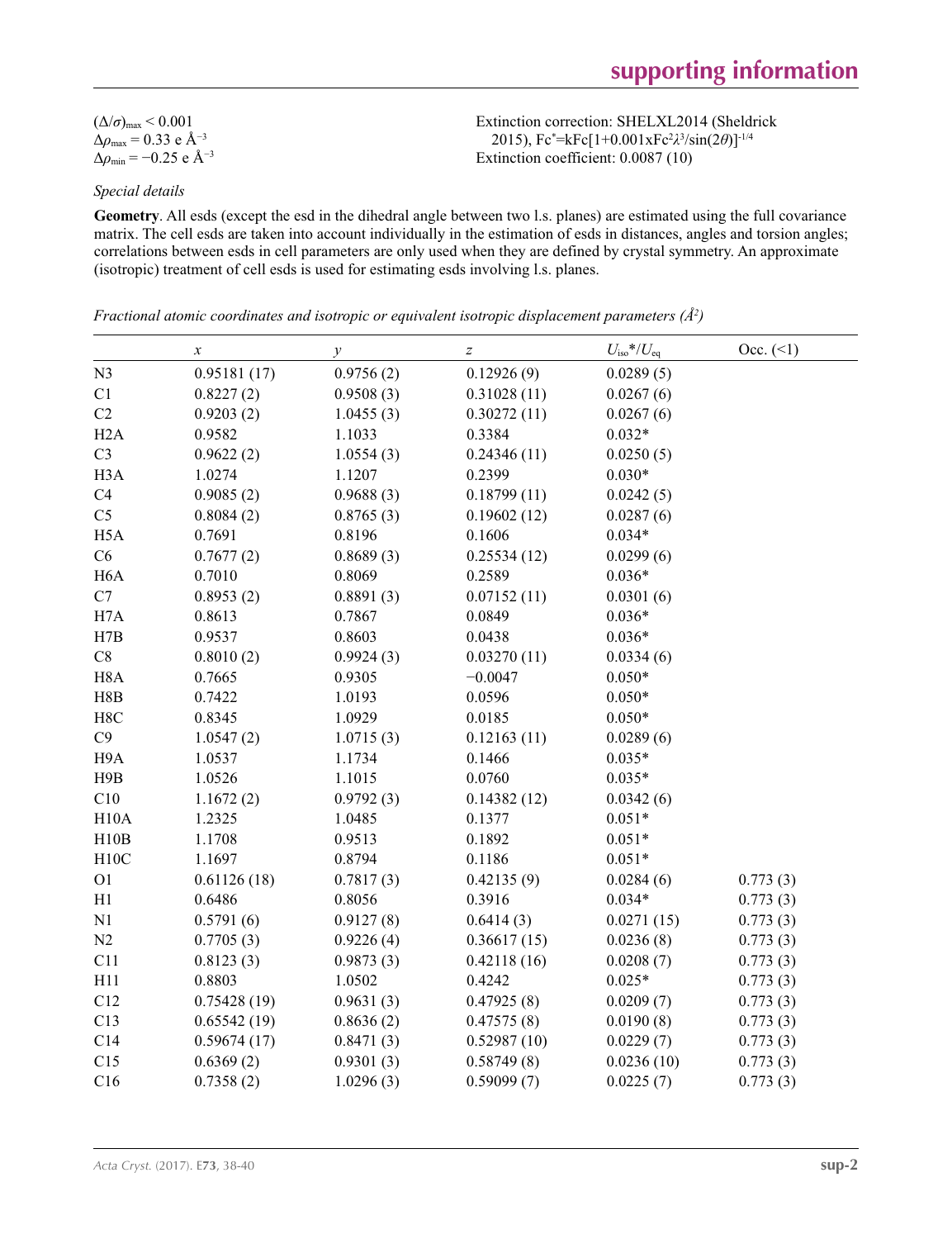| C17                           | 0.79445(17) | 1.0461(2)  | 0.53687(9)          | 0.0245(7)                | 0.773(3) |
|-------------------------------|-------------|------------|---------------------|--------------------------|----------|
| H <sub>17</sub> A             | 0.8606      | 1.1127     | 0.5392              | $0.029*$                 | 0.773(3) |
| C18                           | 0.4822(3)   | 0.8028(4)  | 0.64386(18)         | 0.0275(8)                | 0.773(3) |
| <b>H18A</b>                   | 0.4100      | 0.8642     | 0.6333              | $0.033*$                 | 0.773(3) |
| H18B                          | 0.4845      | 0.7595     | 0.6878              | $0.033*$                 | 0.773(3) |
| C19                           | 0.4846(3)   | 0.6604(4)  | 0.59677(19)         | 0.0279(8)                | 0.773(3) |
| H <sub>19</sub> A             | 0.4141      | 0.5946     | 0.5958              | $0.033*$                 | 0.773(3) |
| H19B                          | 0.5511      | 0.5894     | 0.6106              | $0.033*$                 | 0.773(3) |
| C20                           | 0.4932(3)   | 0.7308(4)  | 0.52849(15)         | 0.0260(7)                | 0.773(3) |
| H20A                          | 0.5014      | 0.6401     | 0.4985              | $0.031*$                 | 0.773(3) |
| H20B                          | 0.4221      | 0.7904     | 0.5128              | $0.031*$                 | 0.773(3) |
| C21                           | 0.5959(5)   | 1.0430(7)  | 0.6951(2)           | 0.0239(11)               | 0.773(3) |
| H21A                          | 0.5196      | 1.0810     | 0.7034              | $0.029*$                 | 0.773(3) |
| H21B                          | 0.6333      | 0.9908     | 0.7348              | $0.029*$                 | 0.773(3) |
| C22                           | 0.6643(5)   | 1.1862(8)  | 0.6814(3)           | 0.0324(13)               | 0.773(3) |
| H22A                          | 0.6863      | 1.2493     | 0.7212              | $0.039*$                 | 0.773(3) |
| H22B                          | 0.6186      | 1.2577     | 0.6500              | $0.039*$                 | 0.773(3) |
| C23                           | 0.7737(3)   | 1.1264(5)  | 0.65402(19)         | 0.0279(9)                | 0.773(3) |
| H <sub>23</sub> A             | 0.8212      | 1.2208     | 0.6451              | $0.034*$                 | 0.773(3) |
| H23B                          | 0.8197      | 1.0556     | 0.6856              | $0.034*$                 | 0.773(3) |
| O1A                           | 0.8436(7)   | 1.0727(9)  | 0.5042(4)           | $0.034(2)$ *             | 0.227(3) |
| H <sub>1</sub> A <sub>A</sub> | 0.8521      | 1.0552     | 0.4660              | $0.051*$                 | 0.227(3) |
| N1A                           | 0.5787(18)  | 0.935(3)   | 0.6525(10)          | $0.009(4)$ *             | 0.227(3) |
| N2A                           | 0.8007(11)  | 0.9666(15) | 0.3807(6)           | $0.023(3)*$              | 0.227(3) |
| C11A                          | 0.7106(9)   | 0.8852(13) | 0.4005(5)           | $0.025(2)$ *             | 0.227(3) |
| H11A                          | 0.6618      | 0.8214     | 0.3709              | $0.030*$                 | 0.227(3) |
| C12A                          | 0.6880(9)   | 0.8961(12) | 0.4695(3)           | $0.028(4)$ *             | 0.227(3) |
| C13A                          | 0.7477(7)   | 0.9960(11) | 0.5177(5)           | $0.025(3)$ *             | 0.227(3) |
| C14A                          |             |            | 0.5791(4)           | $0.046(5)$ *             | 0.227(3) |
| C15A                          | 0.7114(9)   | 1.0041(14) |                     |                          | 0.227(3) |
|                               | 0.6155(9)   | 0.9122(15) | 0.5923(3)           | $0.022(3)*$              |          |
| C16A                          | 0.5559(7)   | 0.8122(11) | 0.5440(4)           | $0.017(3)$ *             | 0.227(3) |
| C17A                          | 0.5922(8)   | 0.8041(10) | 0.4826(3)           | $0.031(3)*$              | 0.227(3) |
| H17B                          | 0.5523      | 0.7372     | 0.4504              | $0.038*$                 | 0.227(3) |
| C18A                          | 0.4874(14)  | 0.8190(19) | 0.6734(7)<br>0.7195 | $0.038(4)$ *<br>$0.046*$ | 0.227(3) |
| H <sub>18</sub> C             | 0.5076      | 0.7940     |                     |                          | 0.227(3) |
| H18D                          | 0.4126      | 0.8753     | 0.6680              | $0.046*$                 | 0.227(3) |
| C19A                          | 0.4757(11)  | 0.6612(15) | 0.6364(6)           | $0.031(3)*$              | 0.227(3) |
| H19C                          | 0.4114      | 0.5969     | 0.6490              | $0.038*$                 | 0.227(3) |
| H19D                          | 0.5465      | 0.5963     | 0.6460              | $0.038*$                 | 0.227(3) |
| C20A                          | 0.4527(11)  | 0.7013(15) | 0.5615(7)           | $0.027(3)$ *             | 0.227(3) |
| H20C                          | 0.3793      | 0.7599     | 0.5513              | $0.033*$                 | 0.227(3) |
| H20D                          | 0.4486      | 0.5992     | 0.5364              | $0.033*$                 | 0.227(3) |
| C21A                          | 0.607(4)    | 1.042(6)   | 0.694(2)            | $0.131(15)*$             | 0.227(3) |
| H21C                          | 0.6512      | 0.9897     | 0.7323              | $0.157*$                 | 0.227(3) |
| H21D                          | 0.5369      | 1.0892     | 0.7081              | $0.157*$                 | 0.227(3) |
| C22A                          | 0.6852(19)  | 1.190(3)   | 0.6675(9)           | $0.024(5)$ *             | 0.227(3) |
| H22C                          | 0.6362      | 1.2647     | 0.6388              | $0.028*$                 | 0.227(3) |
| H22D                          | 0.7251      | 1.2540     | 0.7036              | $0.028*$                 | 0.227(3) |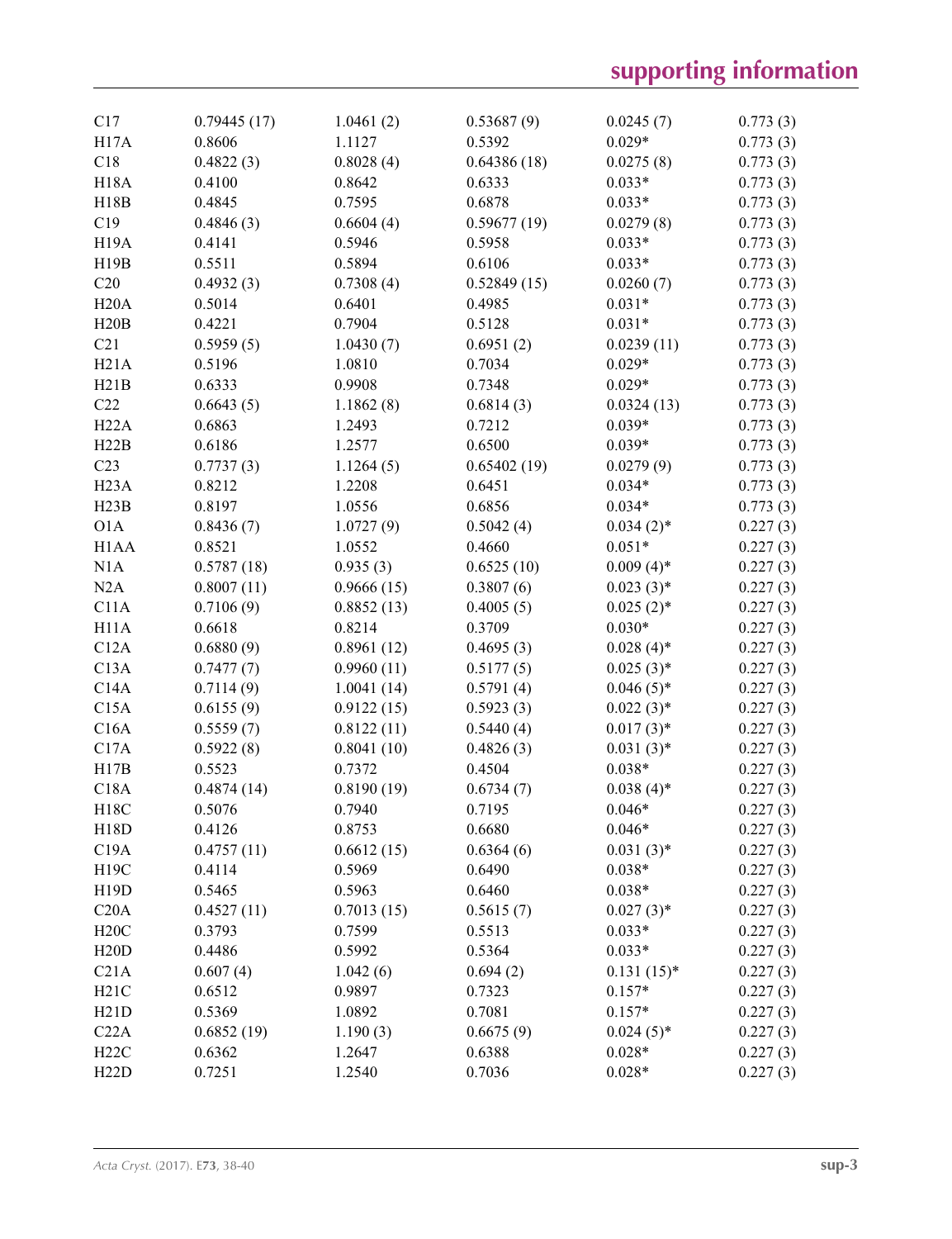# **supporting information**

| C <sub>23A</sub> | 0.7747(14) | 1.100(2) | 0.6295(7) | $0.029(4)$ <sup>*</sup> | 0.227(3) |
|------------------|------------|----------|-----------|-------------------------|----------|
| H23C             | 0.8229     | 1.1815   | 0.6109    | $0.035*$                | 0.227(3) |
| H23D             | 0.8251     | 1.0293   | 0.6588    | $0.035*$                | 0.227(3) |

*Atomic displacement parameters (Å2 )*

|                 | I/I <sup>11</sup> | $U^{22}$   | $I^{\beta}$ | $U^{12}$      | $U^{13}$      | I/23          |
|-----------------|-------------------|------------|-------------|---------------|---------------|---------------|
| N <sub>3</sub>  | 0.0334(12)        | 0.0315(11) | 0.0207(10)  | $-0.0089(10)$ | 0.0000(9)     | $-0.0024(9)$  |
| C1              | 0.0270(13)        | 0.0232(12) | 0.0307(13)  | 0.0075(11)    | 0.0067(11)    | 0.0096(11)    |
| C2              | 0.0303(13)        | 0.0252(12) | 0.0235(12)  | 0.0024(11)    | 0.0000(10)    | $-0.0006(10)$ |
| C <sub>3</sub>  | 0.0260(13)        | 0.0222(12) | 0.0262(12)  | $-0.0031(10)$ | 0.0006(10)    | 0.0023(10)    |
| C4              | 0.0264(13)        | 0.0191(11) | 0.0253(12)  | 0.0018(10)    | $-0.0027(10)$ | 0.0034(10)    |
| C <sub>5</sub>  | 0.0286(13)        | 0.0250(13) | 0.0306(13)  | $-0.0022(11)$ | $-0.0031(11)$ | 0.0027(11)    |
| C6              | 0.0250(13)        | 0.0229(12) | 0.0412(15)  | $-0.0017(11)$ | 0.0018(11)    | 0.0097(11)    |
| C7              | 0.0414(15)        | 0.0241(12) | 0.0241(12)  | $-0.0074(11)$ | 0.0023(11)    | $-0.0038(11)$ |
| C8              | 0.0442(16)        | 0.0270(13) | 0.0267(13)  | $-0.0092(12)$ | $-0.0038(11)$ | 0.0001(11)    |
| C9              | 0.0368(14)        | 0.0293(13) | 0.0207(12)  | $-0.0080(11)$ | 0.0039(10)    | $-0.0007(10)$ |
| C10             | 0.0367(15)        | 0.0369(15) | 0.0291(13)  | $-0.0058(12)$ | 0.0041(11)    | $-0.0023(12)$ |
| O <sub>1</sub>  | 0.0353(13)        | 0.0284(12) | 0.0212(11)  | $-0.0021(10)$ | 0.0027(9)     | $-0.0041(9)$  |
| N1              | 0.038(2)          | 0.021(3)   | 0.021(3)    | 0.0025(16)    | 0.0033(19)    | $-0.0086(18)$ |
| N2              | 0.0244(17)        | 0.0194(16) | 0.0268(17)  | 0.0040(14)    | 0.0029(14)    | 0.0021(13)    |
| C11             | 0.0210(15)        | 0.0143(14) | 0.0269(18)  | 0.0029(12)    | 0.0022(13)    | 0.0026(13)    |
| C12             | 0.0241(17)        | 0.0124(14) | 0.0252(17)  | 0.0024(13)    | $-0.0008(13)$ | 0.0028(13)    |
| C13             | 0.0208(19)        | 0.0129(15) | 0.0221(16)  | 0.0025(16)    | $-0.0012(13)$ | $-0.0030(12)$ |
| C14             | 0.0276(18)        | 0.0196(16) | 0.0222(17)  | 0.0055(14)    | 0.0054(14)    | 0.0048(13)    |
| C15             | 0.033(2)          | 0.0161(17) | 0.0201(17)  | 0.0108(16)    | $-0.0008(14)$ | 0.0040(13)    |
| C16             | 0.0298(18)        | 0.0170(16) | 0.0192(16)  | 0.0081(15)    | $-0.0022(15)$ | 0.0061(14)    |
| C17             | 0.0245(17)        | 0.0188(15) | 0.0278(17)  | $-0.0010(14)$ | $-0.0060(15)$ | 0.0006(14)    |
| C18             | 0.0267(18)        | 0.034(2)   | 0.0224(19)  | 0.0030(15)    | 0.0054(15)    | 0.0011(17)    |
| C19             | 0.0286(18)        | 0.0233(17) | 0.032(2)    | 0.0009(14)    | 0.0030(16)    | 0.0018(16)    |
| C20             | 0.0325(18)        | 0.0235(16) | 0.0219(16)  | 0.0062(15)    | 0.0036(14)    | 0.0007(14)    |
| C21             | 0.035(2)          | 0.0291(19) | 0.0078(14)  | 0.0111(15)    | 0.0027(12)    | $-0.0008(13)$ |
| C22             | 0.047(3)          | 0.031(2)   | 0.018(2)    | 0.003(2)      | 0.000(2)      | $-0.005(2)$   |
| C <sub>23</sub> | 0.035(2)          | 0.0259(19) | 0.021(2)    | $-0.0021(15)$ | $-0.0018(17)$ | $-0.0045(17)$ |

## *Geometric parameters (Å, º)*

| $N3-C4$    | 1.375(3)  | $C19 - C20$  | 1.536(4) |  |
|------------|-----------|--------------|----------|--|
| $N3-C9$    | 1.445(3)  | $C19 - H19A$ | 0.9700   |  |
| $N3-C7$    | 1.458(3)  | $C19 - H19B$ | 0.9700   |  |
| $C1-C2$    | 1.388(3)  | $C20 - H20A$ | 0.9700   |  |
| $C1-C6$    | 1.391(3)  | $C20-H20B$   | 0.9700   |  |
| $C1 - N2$  | 1.392(4)  | $C21 - C22$  | 1.447(9) |  |
| $Cl-M2A$   | 1.516(12) | $C21-H21A$   | 0.9700   |  |
| $C2-C3$    | 1.378(3)  | $C21 - H21B$ | 0.9700   |  |
| $C2-H2A$   | 0.9300    | $C22-C23$    | 1.532(7) |  |
| $C3-C4$    | 1.412(3)  | $C22-H22A$   | 0.9700   |  |
| $C3 - H3A$ | 0.9300    | $C22-H22B$   | 0.9700   |  |
|            |           |              |          |  |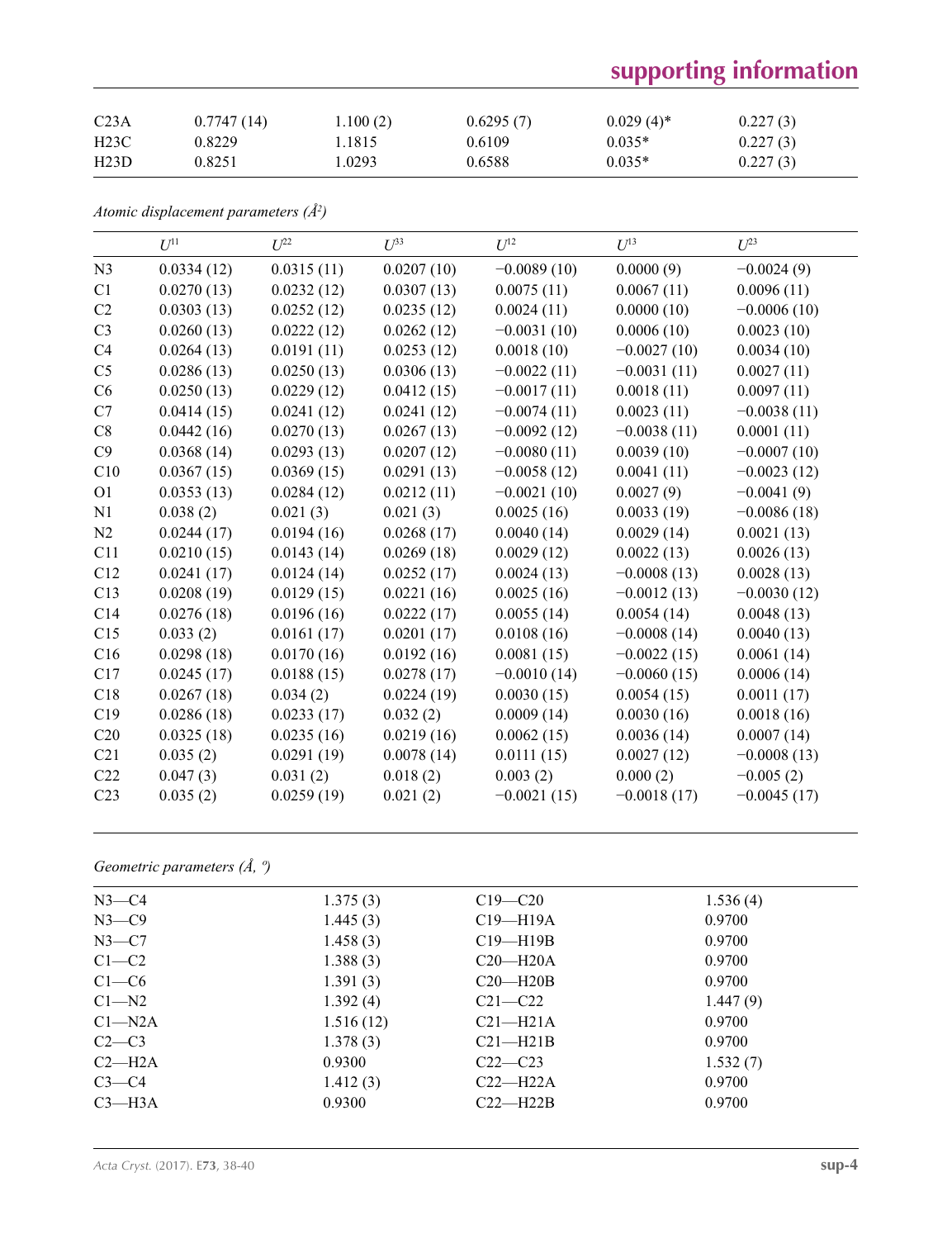| $C4-C5$        | 1.404(3)   | $C23 - H23A$        | 0.9700    |
|----------------|------------|---------------------|-----------|
| $C5-C6$        | 1.372(3)   | $C23 - H23B$        | 0.9700    |
| $C5 - H5A$     | 0.9300     | $O1A - C13A$        | 1.331(11) |
| $C6 - H6A$     | 0.9300     | O1A-H1AA            | 0.8200    |
| $C7-C8$        | 1.514(3)   | $N1A - C21A$        | 1.23(4)   |
| $C7 - H7A$     | 0.9700     | $NIA - C15A$        | 1.38(2)   |
| $C7 - H7B$     | 0.9700     | $NIA - C18A$        | 1.51(3)   |
| $C8 - H8A$     | 0.9600     | $N2A - C11A$        | 1.341(16) |
| $C8 - H8B$     | 0.9600     | $C11A - C12A$       | 1.485(12) |
| $C8 - H8C$     | 0.9600     | $C11A - H11A$       | 0.9300    |
| $C9 - C10$     | 1.515(3)   | $C12A - C13A$       | 1.3900    |
| $C9 - H9A$     | 0.9700     | $C12A - C17A$       | 1.3900    |
| $C9 - H9B$     | 0.9700     | $C13A - C14A$       | 1.3900    |
| $C10 - H10A$   | 0.9600     | $C14A - C15A$       | 1.3900    |
| $C10 - H10B$   | 0.9600     | $C14A - C23A$       | 1.421(16) |
| C10-H10C       | 0.9600     | $C15A - C16A$       | 1.3900    |
| $O1 - C13$     | 1.344(2)   | $C16A - C17A$       | 1.3900    |
| $O1 - H1$      | 0.8200     | $C16A - C20A$       | 1.571(14) |
| $N1 - C15$     | 1.381(6)   | $C17A - H17B$       | 0.9300    |
| $N1 - C18$     | 1.434(8)   | C18A-C19A           | 1.479(18) |
| $N1 - C21$     |            | C18A-H18C           | 0.9700    |
|                | 1.521(7)   | C18A-H18D           | 0.9700    |
| $N2 - C11$     | 1.285(5)   |                     |           |
| $C11 - C12$    | 1.464(3)   | $C19A - C20A$       | 1.568(17) |
| $C11 - H11$    | 0.9300     | C19A-H19C           | 0.9700    |
| $C12 - C13$    | 1.3900     | C19A-H19D           | 0.9700    |
| $C12 - C17$    | 1.3900     | $C20A - H20C$       | 0.9700    |
| $C13 - C14$    | 1.3900     | $C20A - H20D$       | 0.9700    |
| $C14 - C15$    | 1.3900     | $C21A - C22A$       | 1.64(5)   |
| $C14 - C20$    | 1.517(4)   | $C21A - H21C$       | 0.9700    |
| $C15 - C16$    | 1.3900     | $C21A - H21D$       | 0.9700    |
| $C16 - C17$    | 1.3900     | $C22A - C23A$       | 1.56(2)   |
| $C16 - C23$    | 1.531(4)   | $C22A - H22C$       | 0.9700    |
| $C17 - H17A$   | 0.9300     | $C22A - H22D$       | 0.9700    |
| $C18 - C19$    | 1.506(5)   | $C23A - H23C$       | 0.9700    |
| $C18 - H18A$   | 0.9700     | $C23A - H23D$       | 0.9700    |
| $C18 - H18B$   | 0.9700     |                     |           |
| $C4 - N3 - C9$ | 121.33(19) | $C14 - C20 - H20A$  | 109.4     |
| $C4 - N3 - C7$ | 121.8(2)   | C19-C20-H20A        | 109.4     |
| $C9 - N3 - C7$ | 116.83(19) | C14-C20-H20B        | 109.4     |
| $C2-C1-C6$     | 117.3(2)   | C19-C20-H20B        | 109.4     |
| $C2-C1-N2$     | 129.3(3)   | $H20A - C20 - H20B$ | 108.0     |
| $C6-C1-N2$     | 113.4(2)   | $C22-C21-M1$        | 115.2(5)  |
| $C2-C1-N2A$    | 107.8(5)   | $C22-C21-H21A$      | 108.5     |
| $C6-C1-N2A$    | 134.9(5)   | $N1-C21-H21A$       | 108.5     |
| $C3-C2-C1$     | 121.3(2)   | $C22-C21-H21B$      | 108.5     |
| $C3-C2-H2A$    | 119.3      | $N1-C21-H21B$       | 108.5     |
| $C1-C2-H2A$    | 119.3      | H21A-C21-H21B       | 107.5     |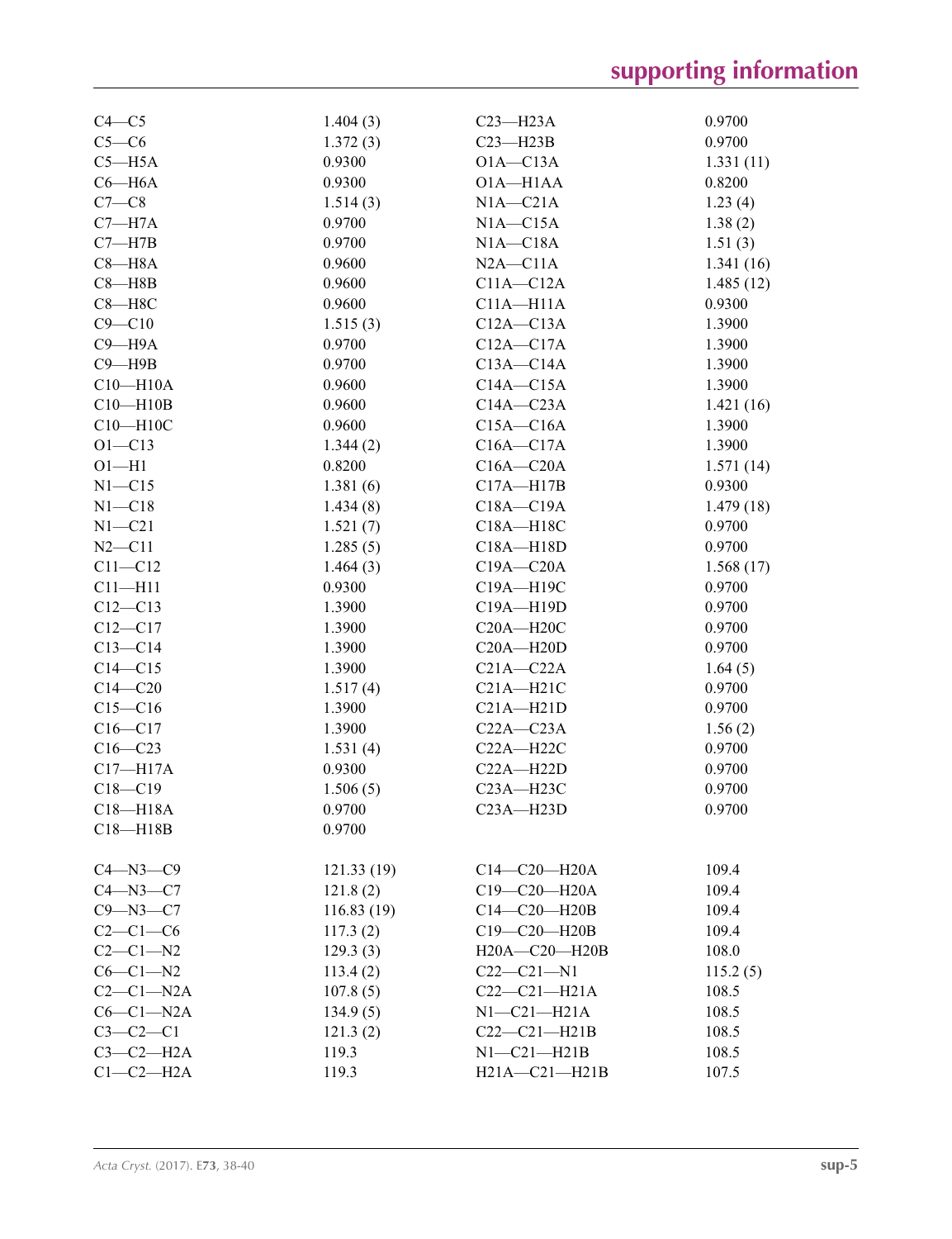| $C2 - C3 - C4$      | 121.6(2)    | $C21 - C22 - C23$       | 108.8(5)  |
|---------------------|-------------|-------------------------|-----------|
| $C2-C3-H3A$         | 119.2       | $C21-C22-H22A$          | 109.9     |
| $C4-C3-H3A$         | 119.2       | $C23 - C22 - H22A$      | 109.9     |
| $N3-C4-C5$          | 121.9(2)    | $C21-C22-H22B$          | 109.9     |
| $N3-C4-C3$          | 121.6(2)    | C23-C22-H22B            | 109.9     |
| $C5-C4-C3$          | 116.5(2)    | $H22A - C22 - H22B$     | 108.3     |
| $C6-C5-C4$          | 121.1(2)    | $C16-C23-C22$           | 108.5(3)  |
| $C6-C5-H5A$         | 119.5       | $C16-C23-H23A$          | 110.0     |
| $C4-C5-H5A$         | 119.5       | $C22-C23-H23A$          | 110.0     |
| $C5-C6-C1$          | 122.2(2)    | $C16-C23-H23B$          | 110.0     |
| $C5-C6-H6A$         | 118.9       | C22-C23-H23B            | 110.0     |
| $C1-C6-H6A$         | 118.9       | H23A-C23-H23B           | 108.4     |
| $N3 - C7 - C8$      | 112.5(2)    | $C13A - O1A - H1AA$     | 109.5     |
| $N3$ —C7—H7A        | 109.1       | $C21A - N1A - C15A$     | 130(3)    |
| $C8-C7-H7A$         | 109.1       | $C21A-M1A-C18A$         | 111(3)    |
| $N3-C7-H7B$         | 109.1       | $C15A - N1A - C18A$     | 119.1(16) |
| $C8-C7-H7B$         | 109.1       | $C11A - N2A - C1$       | 119.3(10) |
| $H7A - C7 - H7B$    | 107.8       | $N2A - C11A - C12A$     | 120.5(10) |
| $C7-C8-H8A$         | 109.5       | $N2A - C11A - H11A$     | 119.7     |
| $C7-C8$ —H8B        | 109.5       | $C12A - C11A - H11A$    | 119.7     |
| H8A-C8-H8B          | 109.5       | $C13A - C12A - C17A$    | 120.0     |
| $C7-C8-H8C$         | 109.5       | $C13A - C12A - C11A$    | 126.0(8)  |
| Н8А-С8-Н8С          | 109.5       | $C17A - C12A - C11A$    | 113.8(8)  |
| H8B-C8-H8C          | 109.5       | $O1A - C13A - C12A$     | 117.8(8)  |
| $N3 - C9 - C10$     | 113.1(2)    | $O1A - C13A - C14A$     | 122.1(8)  |
| $N3$ — $C9$ — $H9A$ | 109.0       | $C12A - C13A - C14A$    | 120.0     |
| $C10-C9-H9A$        | 109.0       | $C15A - C14A - C13A$    | 120.0     |
| $N3$ –C9–H9B        | 109.0       | $C15A - C14A - C23A$    | 119.5(9)  |
| $C10-C9$ —H9B       | 109.0       | $C13A - C14A - C23A$    | 120.4(9)  |
| Н9А-С9-Н9В          | 107.8       | $NIA$ — $C15A$ — $C14A$ | 117.2(11) |
| $C9 - C10 - H10A$   | 109.5       | $NIA$ — $C15A$ — $C16A$ | 122.6(11) |
| $C9 - C10 - H10B$   | 109.5       | $C14A - C15A - C16A$    | 120.0     |
| $H10A - C10 - H10B$ | 109.5       | $C17A - C16A - C15A$    | 120.0     |
| C9-C10-H10C         | 109.5       | $C17A - C16A - C20A$    | 121.0(7)  |
| H10A-C10-H10C       | 109.5       | $C15A - C16A - C20A$    | 118.9(7)  |
| $H10B - C10 - H10C$ | 109.5       | $C16A - C17A - C12A$    | 120.0     |
| $C13 - 01 - H1$     | 109.5       | $C16A - C17A - H17B$    | 120.0     |
| $C15 - N1 - C18$    | 123.8(4)    | $C12A - C17A - H17B$    | 120.0     |
| $C15 - N1 - C21$    | 119.4(5)    | C19A-C18A-N1A           | 113.6(13) |
| $C18 - N1 - C21$    | 115.1(5)    | $C19A - C18A - H18C$    | 108.8     |
| $C11 - N2 - C1$     | 120.9(3)    | N1A-C18A-H18C           | 108.8     |
| $N2 - C11 - C12$    | 120.8(3)    | $C19A - C18A - H18D$    | 108.8     |
| $N2 - C11 - H11$    | 119.6       | $NIA-C18A-H18D$         | 108.8     |
| $C12 - C11 - H11$   | 119.6       | H18C-C18A-H18D          | 107.7     |
| $C13-C12-C17$       | 120.0       | $C18A - C19A - C20A$    | 109.0(11) |
| $C13 - C12 - C11$   | 119.86 (18) | C18A-C19A-H19C          | 109.9     |
| $C17 - C12 - C11$   | 120.06(18)  | C20A-C19A-H19C          | 109.9     |
| $O1 - C13 - C14$    | 117.02(18)  | C18A-C19A-H19D          | 109.9     |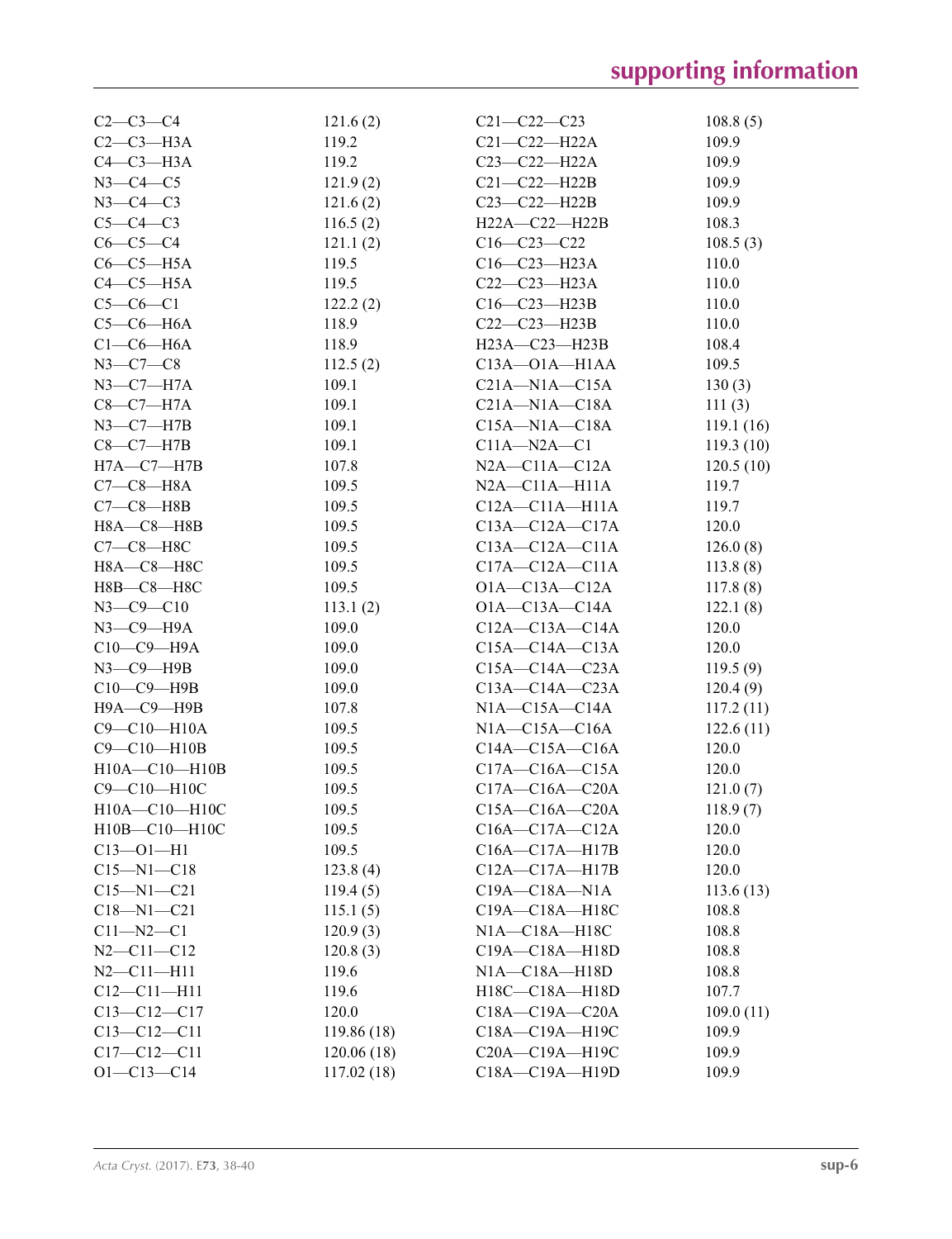| $O1 - C13 - C12$     | 122.97(18)  | C20A-C19A-H19D              | 109.9       |
|----------------------|-------------|-----------------------------|-------------|
| $C14 - C13 - C12$    | 120.0       | H19C-C19A-H19D              | 108.3       |
| $C13-C14-C15$        | 120.0       | $C19A - C20A - C16A$        | 108.1(9)    |
| $C13 - C14 - C20$    | 120.86(18)  | C19A-C20A-H20C              | 110.1       |
| $C15-C14-C20$        | 119.03(18)  | C16A-C20A-H20C              | 110.1       |
| $N1 - C15 - C14$     | 120.0(3)    | C19A-C20A-H20D              | 110.1       |
| $N1 - C15 - C16$     | 120.0(3)    | C16A-C20A-H20D              | 110.1       |
| $C14-C15-C16$        | 120.0       | H20C-C20A-H20D              | 108.4       |
| $C17-C16-C15$        | 120.0       | $N1A - C21A - C22A$         | 112(3)      |
| $C17-C16-C23$        | 121.4(2)    | $NIA-C21A-H21C$             | 109.2       |
| $C15-C16-C23$        | 118.6(2)    | C22A-C21A-H21C              | 109.2       |
| $C16-C17-C12$        | 120.0       | $NIA-C21A-H21D$             | 109.2       |
| $C16 - C17 - H17A$   | 120.0       | $C22A - C21A - H21D$        | 109.2       |
| $C12-C17-H17A$       | 120.0       | $H21C-C21A-H21D$            | 107.9       |
| $N1 - C18 - C19$     | 111.4(3)    | $C23A - C22A - C21A$        | 105(2)      |
| $N1-C18-H18A$        | 109.3       | C23A-C22A-H22C              | 110.6       |
| $C19 - C18 - H18A$   | 109.3       | $C21A - C22A - H22C$        | 110.6       |
| $N1 - C18 - H18B$    | 109.3       | $C23A - C22A - H22D$        | 110.6       |
| C19-C18-H18B         | 109.3       | C21A-C22A-H22D              | 110.6       |
| H18A-C18-H18B        | 108.0       | H22C-C22A-H22D              | 108.8       |
| $C18-C19-C20$        | 108.8(3)    | $C14A - C23A - C22A$        | 108.1(14)   |
| $C18 - C19 - H19A$   | 109.9       | C14A-C23A-H23C              | 110.1       |
| $C20-C19-H19A$       | 109.9       | C22A-C23A-H23C              | 110.1       |
| C18-C19-H19B         | 109.9       | C14A-C23A-H23D              | 110.1       |
| C20-C19-H19B         | 109.9       | C22A-C23A-H23D              | 110.1       |
| H19A-C19-H19B        | 108.3       | H23C-C23A-H23D              | 108.4       |
| $C14-C20-C19$        | 111.0(2)    |                             |             |
|                      |             |                             |             |
| $C6-C1-C2-C3$        | $-1.2(3)$   | $N1 - C18 - C19 - C20$      | $-53.5(4)$  |
| $N2-C1-C2-C3$        | 178.0(3)    | $C13-C14-C20-C19$           | 149.3(2)    |
| $N2A - C1 - C2 - C3$ | 179.9(5)    | $C15-C14-C20-C19$           | $-26.9(3)$  |
| $C1 - C2 - C3 - C4$  | $-0.6(4)$   | $C18-C19-C20-C14$           | 54.4(3)     |
| $C9 - N3 - C4 - C5$  | 179.8(2)    | $C15 - N1 - C21 - C22$      | 5.9(8)      |
| $C7 - N3 - C4 - C5$  | 0.9(3)      | $C18 - N1 - C21 - C22$      | $-159.6(5)$ |
| $C9 - N3 - C4 - C3$  | 0.2(3)      | N1-C21-C22-C23              | $-46.1(6)$  |
| $C7 - N3 - C4 - C3$  | $-178.7(2)$ | $C17-C16-C23-C22$           | 139.8(3)    |
| $C2-C3-C4-N3$        | $-178.5(2)$ | $C15-C16-C23-C22$           | $-36.9(4)$  |
| $C2 - C3 - C4 - C5$  | 1.9(3)      | $C21 - C22 - C23 - C16$     | 60.4(5)     |
| $N3 - C4 - C5 - C6$  | 178.9(2)    | $C2-C1-N2A-C11A$            | $-179.7(9)$ |
| $C3 - C4 - C5 - C6$  | $-1.5(3)$   | $C6-C1-N2A-C11A$            | 1.6(15)     |
| $C4 - C5 - C6 - C1$  | $-0.2(4)$   | $C1-M2A-C11A-C12A$          | 179.0(8)    |
| $C2-C1-C6-C5$        | 1.5(3)      | $N2A - C11A - C12A - C13A$  | 5.3(14)     |
| $N2-C1-C6-C5$        | $-177.8(2)$ | $N2A - C11A - C12A - C17A$  | $-179.6(9)$ |
| $N2A - C1 - C6 - C5$ | $-179.9(7)$ | $C17A - C12A - C13A - O1A$  | 175.5(8)    |
| $C4 - N3 - C7 - C8$  | 87.5(3)     | $C11A-C12A-C13A-O1A$        | $-9.7(10)$  |
| $C9 - N3 - C7 - C8$  | $-91.5(3)$  | $C17A - C12A - C13A - C14A$ | 0.0         |
| $C4 - N3 - C9 - C10$ | 83.4(3)     | $C11A - C12A - C13A - C14A$ | 174.9(10)   |
| $C7 - N3 - C9 - C10$ | $-97.6(2)$  | O1A-C13A-C14A-C15A          | $-175.3(9)$ |
|                      |             |                             |             |